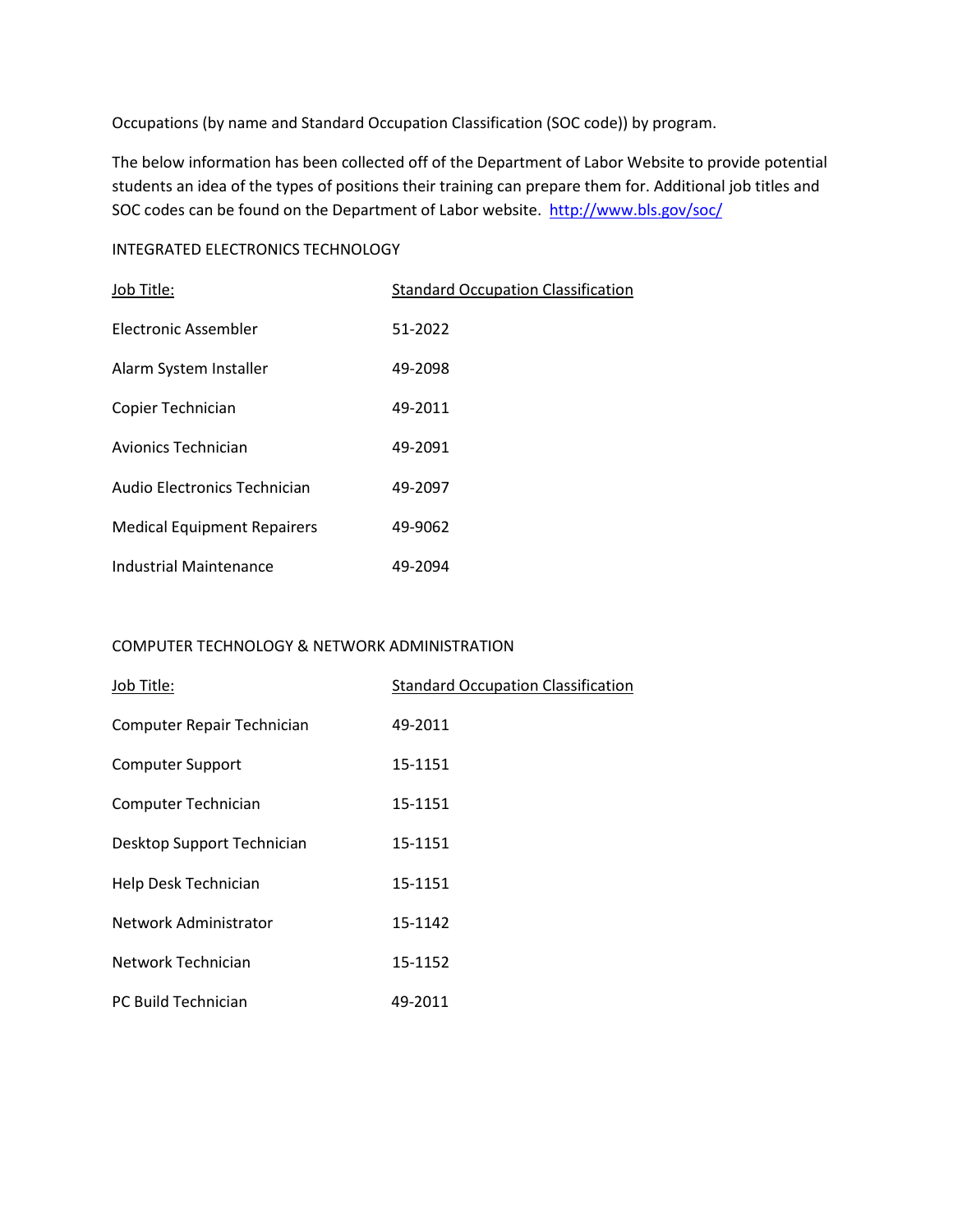# HEATING, AIR CONDITIONING AND REFRIGERATION TECHNOLOGY

| Job Title:                     | <b>Standard Occupation Classification</b> |
|--------------------------------|-------------------------------------------|
| Residential Service Technician | 49-9021                                   |
| Commercial HVAC Technician     | 49-9021                                   |
| <b>HVAC Repair Technician</b>  | 49-9021                                   |
| <b>Sheet Metal Installer</b>   | 47-2211                                   |
| <b>HVAC Service Technician</b> | 49-9021                                   |
| <b>HVAC Mechanic</b>           | 49-9021                                   |
| Refrigeration Technician       | 49-9021                                   |

### MEDICAL ASSISTANT

| Job Title:                         | <b>Standard Occupation Classification</b> |
|------------------------------------|-------------------------------------------|
| <b>Certified Medical Assistant</b> | 31-9092                                   |
| <b>Chiropractic Assistant</b>      | 31-9092                                   |
| Medical Office Assistant           | 31-9092                                   |
| Phlebotomist                       | 31-9097                                   |
| <b>Patient Information Clerk</b>   | 31-9092                                   |
| <b>Electronic Medical Records</b>  | 31-9092                                   |